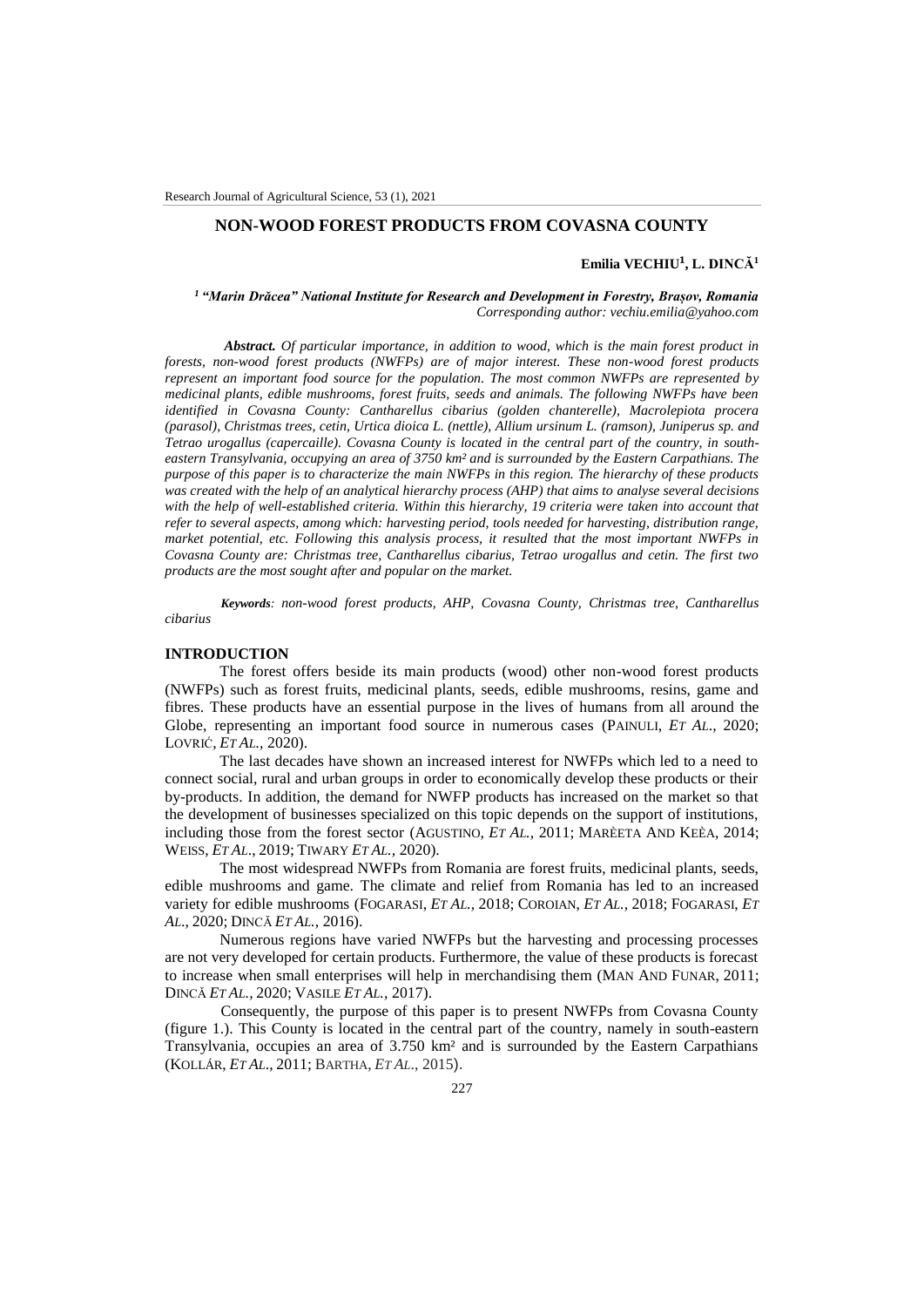According to national statistical data from 2019, forests from this region occupy a surface of 168.800 ha, with 63.600 ha occupied by resinous species and 106.200 ha by broadleaved species [\(http://statistici.insse.ro\)](http://statistici.insse.ro/).



Figure 1. Location of Covasna County (source: https://ro.wikipedia.org/)

### **MATERIAL AND METHODS**

The data regarding NWFPs from Covasna County were determined from forest management plans realized in the last decade. These works include concrete and approximate data regarding the presence of NWFTs and the harvests realized in the previous years. The most important NWFPs from this region were established with the help of an analytical hierarchy process (AHP). Saaty has created this process in order to analyse certain criteria that were established beforehand (SAATY, 2008). As such, the criteria taken into account for this paper were: harvesting, knowledge for recognition, portfolio of derived products, transport from the harvesting point to the storage centre, harvested quantity by one worker in 8 hours, harvesting cost, knowledge for harvesting, market demand, tools needed for harvesting, complexity of harvesting process, abiotic threats, distribution range, market potential, the price of raw product, the price of the derived product, perishability, "celebrity" of the product on market, biotic threats, development of the process of harvesting. The same criteria were used for similar studies realized in the following counties: Arad (ENESCU AND DINCĂ, 2020), Iasi (BLAGA *ET AL., 2018),* Vrancea (TUDOR AND DINCĂ, 2019), Bacău (BLAGA, *ET AL*., 2019), Brăila (VECHIU, *ET AL*., 2019), Brașov (CRIȘAN AND DINCĂ, 2020), Timiș (VECHIU AND DINCĂ, 2019), Dâmbovița (CÂNTAR AND DINCĂ, 2020), Ialomita (ENESCU, 2017) and Tulcea (DINCĂ *ET AL*., 2018).

# **RESULTS AND DISCUSSIONS**

The non-wood forest products that were identified in Covasna County and taken into account in this study were *Cantharellus cibarius*, *Macrolepiota procera*, Christmas trees, cetin, *Urtica dioica* L. (nettle), *Allium ursinum* L., *Juniperus* sp. and *Tetrao urogallus* (capercaille).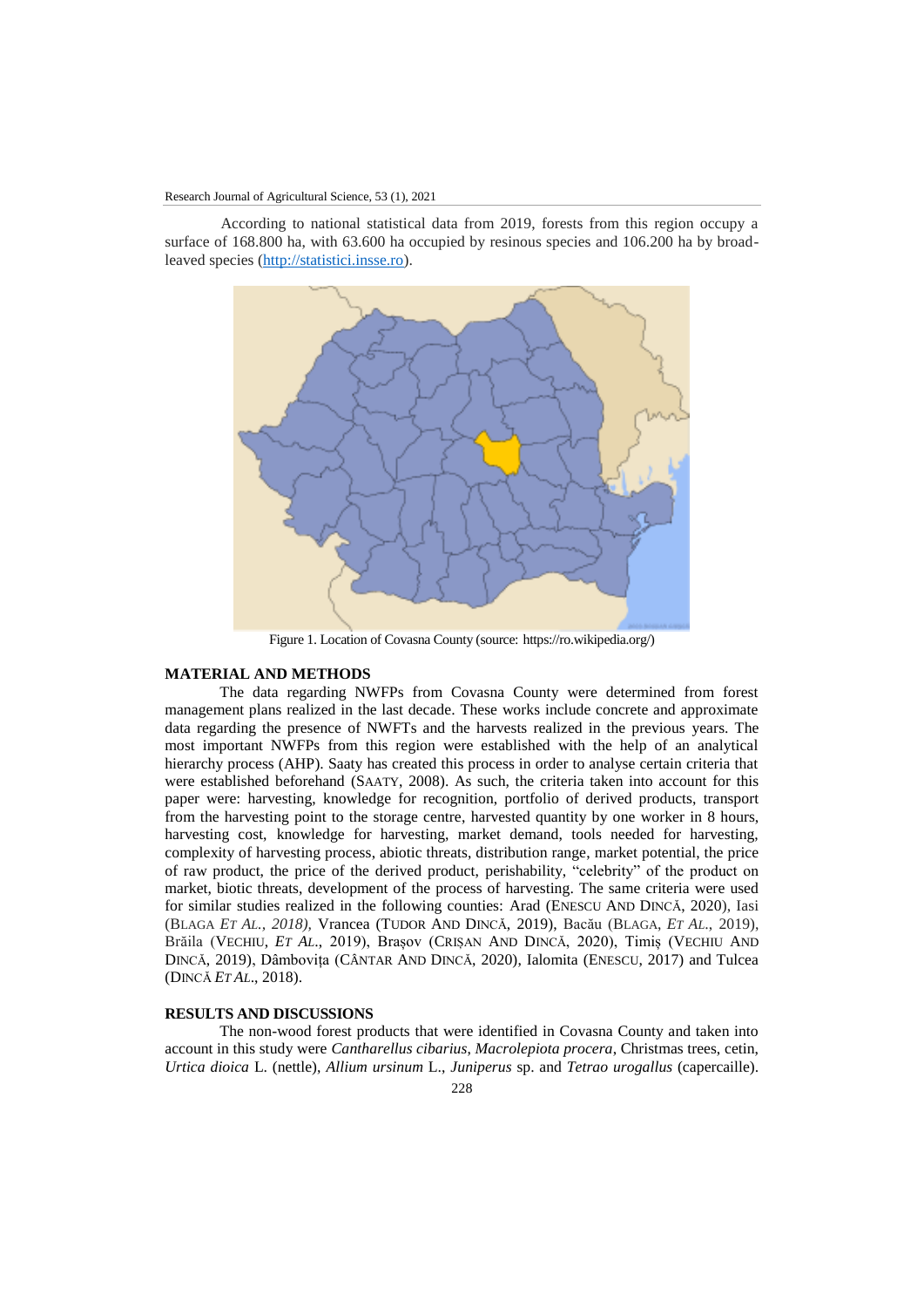Research Journal of Agricultural Science, 53 (1), 2021

The products were prioritized based on the 19 criteria considered for the AHP analysis. These criteria are rendered in Table number 1.

### *Table 1*

| AHP alternative ranking |                                                              |                          |                         |                 |                |                  |                      |                |                  |
|-------------------------|--------------------------------------------------------------|--------------------------|-------------------------|-----------------|----------------|------------------|----------------------|----------------|------------------|
|                         |                                                              | Cantharellus<br>cibarius | Macrolepiota<br>procera | Christmas trees | Cetin          | Urtica dioica L. | Allium ursinum<br>نـ | Juniperus sp.  | Tetrao urogallus |
|                         |                                                              | $\mathbf{1}$             | $\sqrt{2}$              | $\mathfrak{Z}$  | $\overline{4}$ | $\mathfrak{S}$   | 6                    | $\overline{7}$ | $\,8\,$          |
| $\mathbf{1}$            | Harvesting period                                            | 3                        | 5                       | $\overline{2}$  | 8              | $\tau$           | $\overline{4}$       | 6              | 1                |
| $\overline{2}$          | Portfolio of derived products                                | 6                        | 5                       | $\mathbf{1}$    | $\overline{7}$ | $\overline{4}$   | 3                    | 8              | $\overline{2}$   |
| $\overline{\mathbf{3}}$ | Harvested quantity by one<br>worker in 8 hours               | 5                        | 6                       | 3               | $\overline{4}$ | $\overline{7}$   | 8                    | $\overline{2}$ | $\mathbf{1}$     |
| $\overline{\mathbf{4}}$ | <b>Harvesting cost</b>                                       | $\overline{4}$           | 5                       | 8               | 6              | $\overline{2}$   | $\mathbf{1}$         | $\overline{3}$ | $\overline{7}$   |
| 5                       | Knowledge for recognition                                    | 6                        | $\overline{7}$          | $\overline{3}$  | 2              | $\mathbf{1}$     | $\overline{4}$       | 8              | 5                |
| 6                       | Knowledge for harvesting                                     | $\overline{4}$           | $\mathfrak{S}$          | 6               | 3              | $\overline{2}$   | $\mathbf{1}$         | $\overline{7}$ | 8                |
| $\overline{7}$          | Tools needed for harvesting                                  | 3                        | $\overline{4}$          | 8               | 6              | $\overline{2}$   | $\mathbf{1}$         | 5              | $\tau$           |
| 8                       | Complexity of harvesting<br>process                          | $\overline{\mathbf{3}}$  | $\overline{4}$          | $\overline{7}$  | 6              | $\overline{2}$   | $\mathbf{1}$         | 5              | 8                |
| 9                       | Distribution range                                           | 3                        | 2                       | 5               | 6              | 8                | $\tau$               | 4              | $\mathbf{1}$     |
| 10                      | Market potential                                             | 8                        | $\overline{2}$          | $\overline{7}$  | 5              | 6                | $\overline{4}$       | $\overline{3}$ | $\mathbf{1}$     |
| 11                      | The price of raw product                                     | 6                        | $\overline{4}$          | $\overline{7}$  | 3              | $\overline{2}$   | $\mathbf{1}$         | 5              | 8                |
| 12                      | The price of the derived product                             | $\overline{7}$           | 5                       | $\overline{4}$  | 6              | $\overline{2}$   | $\mathbf{1}$         | 8              | $\overline{3}$   |
| 13                      | Transport from the harvesting<br>point to the storage centre | 3                        | $\overline{4}$          | 7               | 6              | 2                | $\mathbf{1}$         | 5              | 8                |
| 14                      | Perishability                                                | $\overline{7}$           | 8                       | $\overline{5}$  | 6              | 3                | $\overline{4}$       | $\overline{2}$ | $\mathbf{1}$     |
| 15                      | "Celebrity" of the product on the<br>market                  | $\overline{7}$           | $\mathbf{2}$            | 8               | 6              | 3                | $\overline{4}$       | 5              | $\mathbf{1}$     |
| 16                      | Market demand                                                | 6                        | $\overline{2}$          | 8               | 5              | $\overline{7}$   | $\overline{4}$       | $\overline{3}$ | $\mathbf{1}$     |
| 17                      | <b>Biotic threats</b>                                        | $\overline{7}$           | 8                       | 5               | 4              | 2                | 3                    | $\mathbf{1}$   | 6                |
| 18                      | Abiotic threats                                              | 8                        | $7\phantom{.0}$         | $\overline{5}$  | $\overline{4}$ | $\mathbf{1}$     | 2                    | 3              | 6                |
| 19                      | Development of the process of<br>harvesting                  | 3                        | $\overline{4}$          | 8               | 6              | $\mathbf{1}$     | 2                    | 5              | $\tau$           |
|                         |                                                              |                          |                         |                 |                |                  |                      |                |                  |

AHP alternative ranking

Based on the AHP analysis, the NWFPs with the highest grade for 5 out of the 19 criteria is Christmas tree, followed by Tetrao urogallus (4 out of 19 criteria), while the least important from a grade perspective are savin, *Urtica dioica* L. and *Allium ursinum* L..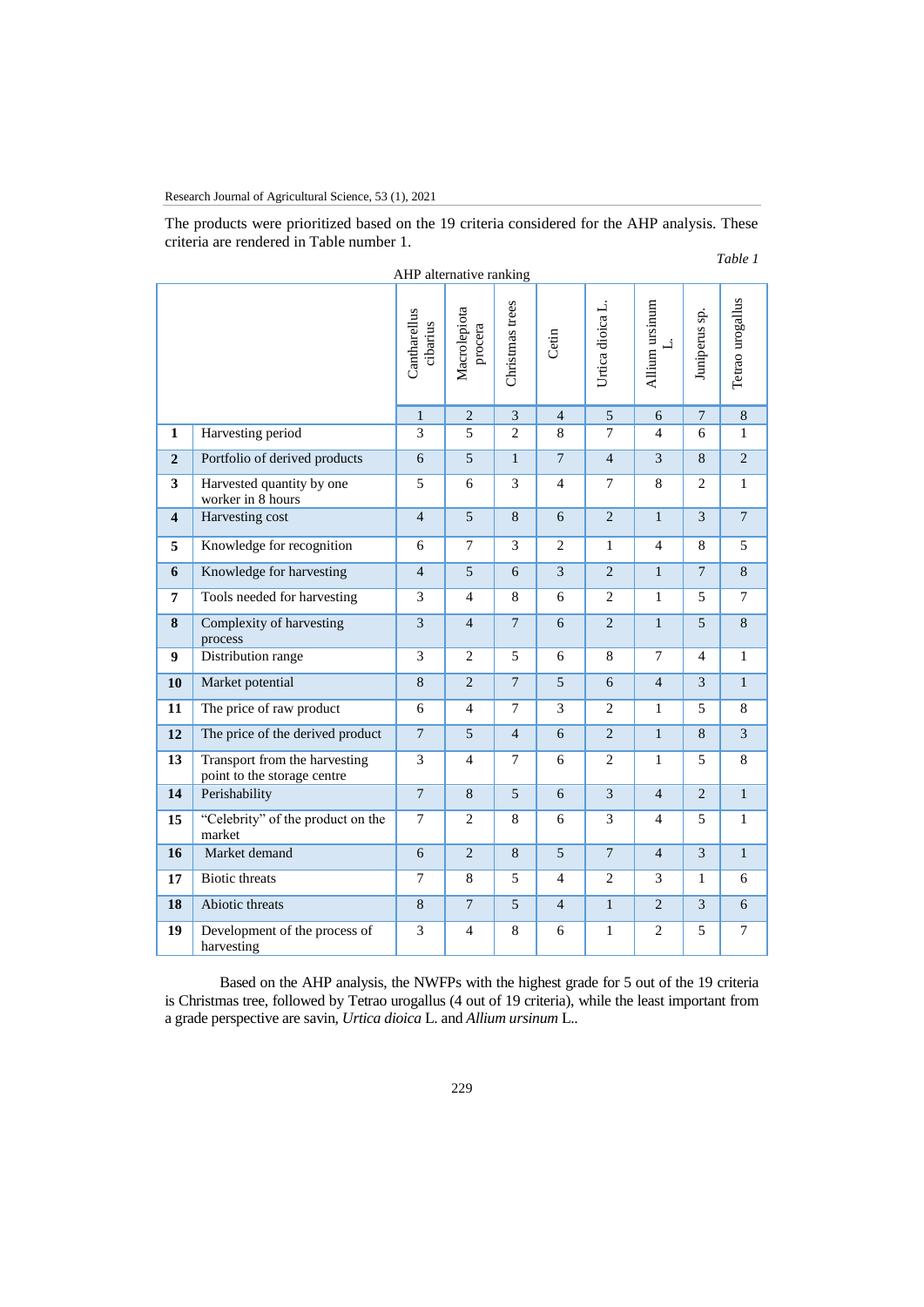Figure number 2 presents the NWFP classification for Covasna County, as it resulted from the AHP analysis. As it can be seen, Christmas tree is at the top, followed by *Cantharellus cibarius*  and *Tetrao urogallus.* 



Figure 2. The ranking of the eight NWFPs

Christmas tree is the most sought and famous product on the market. The request for this product is high, especially during the winter season. However, high recognition knowledge is required for collecting Christmas tree and capercaille. Furthermore, this process is vast and well developed and involves high costs.

The next popular product on the market is *Cantharellus cibarius* (golden chanterelle), who has a high potential and request but also a high degree of perishability.

The least important products from the perspective of grades obtained for the 19 criteria are represented by *Urtica dioica* L. and *Allium ursinum* L. Even though they are the most widespread in the studied area, these products have a large harvesting period as well as a very high quantity harvested by a worker during a day.

The following paragraphs will present a short description of the most important NWFPs from Covasna County.

*Abies alba* Mill., or the Christmas tree, is a species with an ornamental purpose, that is used especially during the winter holiday season. Decorating the Christmas tree is a Romanian tradition that dates back to the XIX century (BALHAC, 2015). *Abies alba* Mill. is a species preferred by numerous people as it is more resistant inside than other similar resinous species. For example, the Norway spruce sheds his needles immediately after it has been cut (KOŁODZIEJSKA-DEGÓRSKA, 2012). Romsilva, the National Forest Institute offers each year Christmas trees that are harvested from specialized cultures [\(http://www.rosilva.ro\)](http://www.rosilva.ro/).

*Cantharellus cibarius*, also known as golden chanterelle, yellow sponge and marigold, is an edible mushroom widespread in conifer and broad-leaved forests. Its harvesting period starts from summer up to the beginning of autumn. The species is widespread and very popular in Europe due to its vitamins - A, B1, B6, B9, B12 and D. Furthermore, numerous studies have proved its antibacterial, anti-inflammatory, and antiviral properties. The species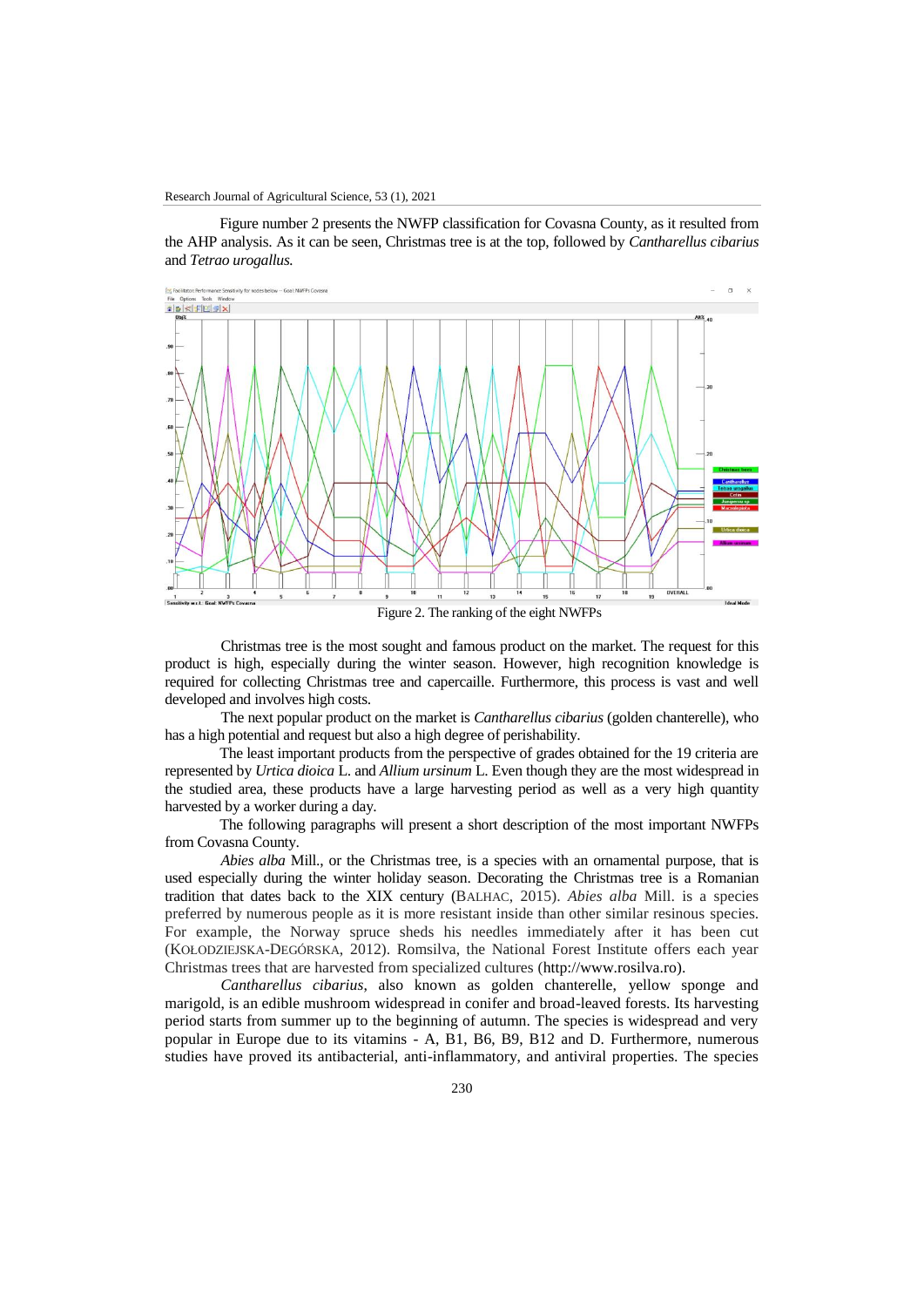can also be used in treating cancerous cells (VAMANU AND NITA, 2014; TIŢA AND BÂRCĂ, 2017; ENESCU, *ET AL*., 2018).

The capercaillie (*Tetrao urogallus* L.) is a bird that can be found in boreal and temperate forests from North and Central Asia and Europe. The density of its population has decreased during the XX century due to changes in forest structures, the increase density of predators, climatic changes and excessive hunting (BROOME, *ET AL.,* 2014; SEGELBACHER AND PIERTNEY, 2007; POIRAZIDIS, *ET AL.,* 2019).

### **CONCLUSIONS**

NWFPs have shown an increased interest during the last period as many of them have numerous usages, from alimentation to medicine and the cosmetic industry. As such, the request for these products is in a continuous expansion in developed countries.

In Covasna County in particular, the diversity of these products is relatively high due to the present climatic and relief conditions. The AHP analysis realized with the help of wellestablished criteria has revealed that the most appreciated NWFPs from this region are: Christmas tree, *Cantharellus cibarius* and *Tetrao urogallus.* 

This process that establishes the most important criteria that can be taken into account in appreciating the products and the results obtained afterwards can be used in creating sustainable management plans for this area.

#### **BIBLIOGRAPHY**

- AGUSTINO, S., MATAYA, B., SENELWA, K., ACHIGAN-DAKO, E. G., 2011 Non-wood forest products and services for socio-economic development. In A compendium for technical and professional forestry education. The African Forest Forum, Nairobi, Kenya (219), United Nations.
- BALHAC, G. F. 2015 Traditii la romani. Columna, (4): 173-179, România.
- BARTHA, S. G., QUAVE, C. L., BALOGH, L., PAPP, N., 2015 Ethnoveterinary practices of Covasna County, Transylvania, Romania. Journal of Ethnobiology and Ethnomedicine, 11(1): 1-22, United Kingdom.
- BLAGA T., DINCĂ L., ENESCU M.C., 2018 Using the analytic hierarchy process to select the most important non-wood forest products for Iasi county. Lucrări Științifice, Seria Horticultură, 61(2): 306-316.
- BLAGA, T., PLEȘCA, I. M., DINCĂ, L., 2019 Selecting the most promising non-wood forest products for Bacău County by using the analytical Hierarchy Process. Studii și Cercetări Științifice-Biologie, *28*(1): 29-33, România.
- BROOME, A., CONNOLLY, T., QUINE, C. P., 2014 An evaluation of thinning to improve habitat for capercaillie (Tetrao urogallus). Forest ecology and management, 314: 94-103, Elsevier.
- CÂNTAR, I. C., DINCĂ, L., 2020 The most important NWFPs from Dambovita County identified through the analytical hierarchy process. Annals of the University of Craiova-Agriculture, Montanology, Cadastre Series, 49(2): 70-73, România.
- COROIAN, A., ODAGIU, A., MARCHIȘ, Z., MIREȘAN, V., RĂDUCU, C., OROIAN, C., LONGODOR, A. L., 2018 Heavy metals and the radioactivity in boletus (Boletus edulis), and chanterelle mushrooms (Cantharellus cibarius) in Transylvanian area. AgroLife Scientific Journal, 7(2): 17-21, România.
- CRIȘAN, V., DINCĂ, L., 2020 The Most Important Forest Fruits from Brasov County. Research Journal of Agricultural Science, 52(2): 18-23, România.
- DINCĂ, L., ENESCU, C.M., DINCĂ, M., CÂNTAR, I.C., 2016 Mushrooms in Romanian toponymy, vocabulary and literature. JOURNAL of Horticulture, Forestry and Biotechnology, 20(3): 119- 125.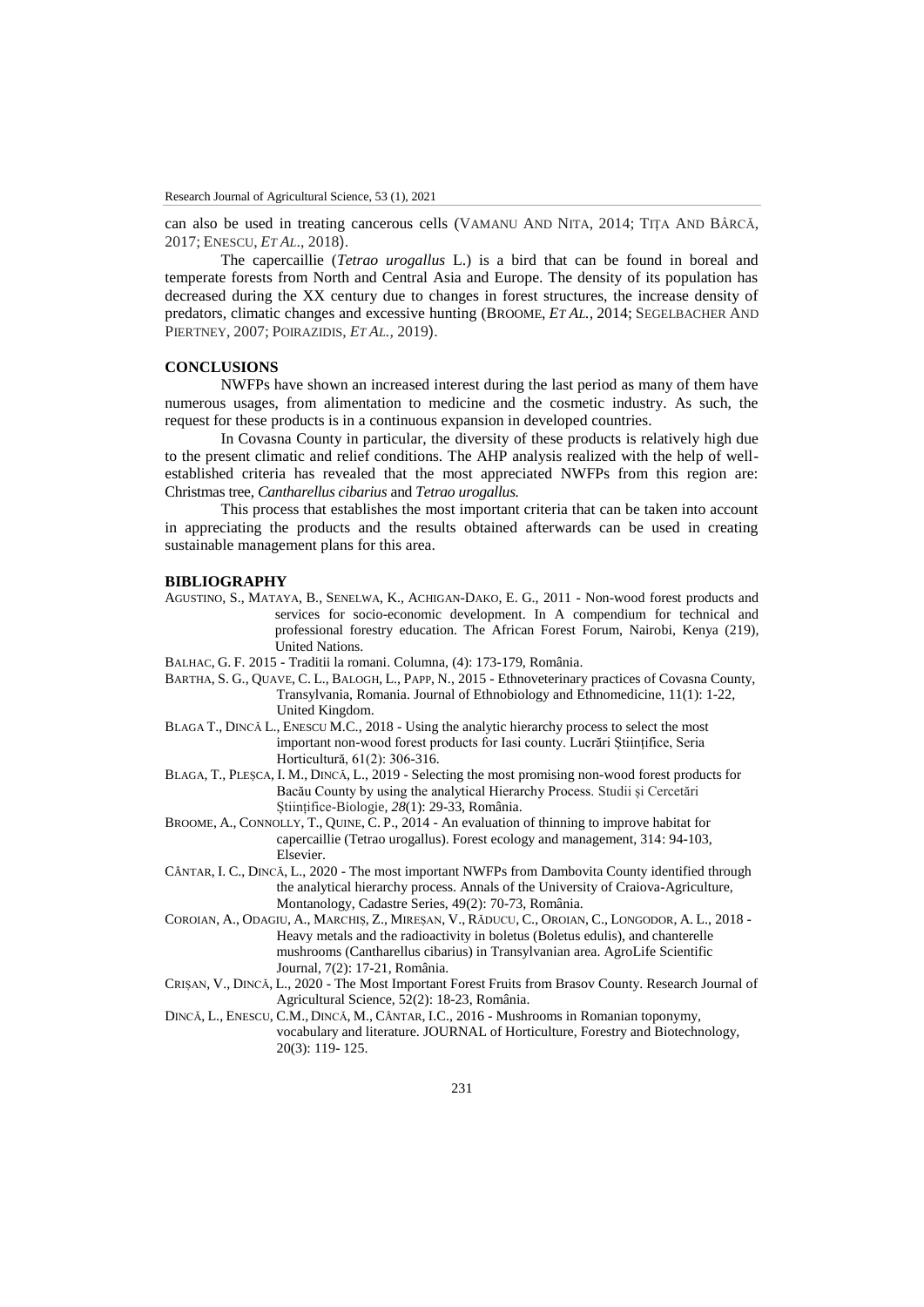- DINCĂ, L., ENESCU, C. M., TIMIȘ-GÂNSAC, V., 2018 Game species from Tulcea county and their management. Scientific papers series Management, Economic Engineering in Agriculture and Rural Development, 18(3): 101-106, Romania.
- DINCĂ, L., TIMIȘ-GÂNSAC, V., 2020 The usage of non-wood forest products Culinary and artisanal traditions in Romania. Sustainable Development Research, 2(1): 50-57.
- ENESCU, C. M., 2017 Which are the most important non-wood forest products in the case of Ialomița County. AgroLife Scientific Journal, 6(1): 98-103, Romania.
- ENESCU, R., DINCĂ, L., 2020 An assessment of forest fruits from Arad County. Annals of the University of Craiova-Agriculture, Montanology, Cadastre Series, 49(2): 107-112, România.
- FOGARASI, M., SOCACI, S. A., DULF, F. V., DIACONEASA, Z. M., FĂRCAȘ, A. C., TOFANĂ, M., SEMENIUC, C. A., 2018 - Bioactive Compounds and Volatile Profiles of Five Transylvanian Wild Edible Mushrooms. Molecules, 23(12): 3272, Switzerland.
- FOGARASI, M., DIACONEASA, Z. M., POP, C. R., FOGARASI, S., SEMENIUC, C. A., FARCAS, A. C., ... SOCACI, S. A., 2020 - Elemental Composition, Antioxidant and Antibacterial Properties of Some Wild Edible Mushrooms from Romania. Agronomy, 10(12): 1972, Switzerland.
- KOLLÁR, K. N., PÉLI, L., & MADÁR, F., 2011 Covasna county in the mirror of economic, social, environmental factors. Románia, 2010(2012): 2008-2009.
- KOŁODZIEJSKA-DEGÓRSKA, I., 2012 Mental herbals–a context-sensitive way of looking at local ethnobotanical knowledge: examples from Bukovina (Romania). Trames, 16(3): 287- 301, Estonia.
- LOVRIĆ, M., DA RE, R., VIDALE, E., PROKOFIEVA, I., WONG, J., PETTENELLA, D., ... MAVSAR, R., 2020 Non-wood forest products in Europe–A quantitative overview. Forest Policy and Economics, 116: 102175, Elsevier.
- MAN, A., FUNAR, S., 2011 Non-wood forest products marketing, potential factor of rural development. Scientific Papers, 135, România.
- MARÈETA, M., KEÈA, L., 2014 Analysis of Sale of Non-Wood Forest Products from Northern Serbia on the Domestic and Foreign Markets. Baltic Forestry, 20(1): 115-130, Lithuania.
- PAINULI, S., SEMWAL, P., BACHHETI, A., BACHHETI, R. K., HUSEN, A., 2020 Nanomaterials from nonwood forest products and their applications. In Nanomaterials for Agriculture and Forestry Applications, 15-40, Elsevier.
- POIRAZIDIS, K., BONTZORLOS, V., XOFIS, P., ZAKKAK, S., XIROUCHAKIS, S., GRIGORIADOU, E., ... PANAGIOTOPOULOU, M., 2019 - Bioclimatic and environmental suitability models for capercaillie (Tetrao urogallus) conservation: Identification of optimal and marginal areas in Rodopi Mountain-Range National Park (Northern Greece). Global Ecology and Conservation, 17, 00526, Elsevier.
- SEGELBACHER, G., PIERTNEY, S., 2007 Phylogeography of the European capercaillie (Tetrao urogallus) and its implications for conservation. Journal of Ornithology, 148(2): 269-274, Springer.
- TIŢA, M. A., BÂRCĂ, A., 2017 Comparative analysis of fermented milk products with and without added vegetable ingredients.
- TIWARY, A., VILHAR U., ZHIYANSKI M., STOJANOVSKI V., DINCA L., 2020 Management of nature-based goods and services provisioning from the urban common: a pan-European perspective. Urban Ecosystems, 23(3): 645-657.
- TUDOR, C., DINCĂ, L., 2019 The main categories of non-wood forest products from Vrancea County. Research Journal of Agricultural Science, 51(4): 211-217, România.
- VAMANU, E., NITA, S., 2014 Bioactive compounds, antioxidant and anti-inflammatory activities of extracts from Cantharellus cibarius. Rev. Chim, 65(3): 372-379
- VASILE, D., DINCĂ, L., ENESCU, M., 2017 Impact of collecting mushrooms from the spontaneous flora on forest ecosystems in Romania. AgroLife Scientific Journal, 6(1): 268-275.
- VECHIU, E., DINCĂ, M., & DINCĂ, L. (2019). The diversity of Non-Wood Forest Products from Brăila County. Annales of West University of Timisoara. Series of Biology, 22(1): 57-62, România.